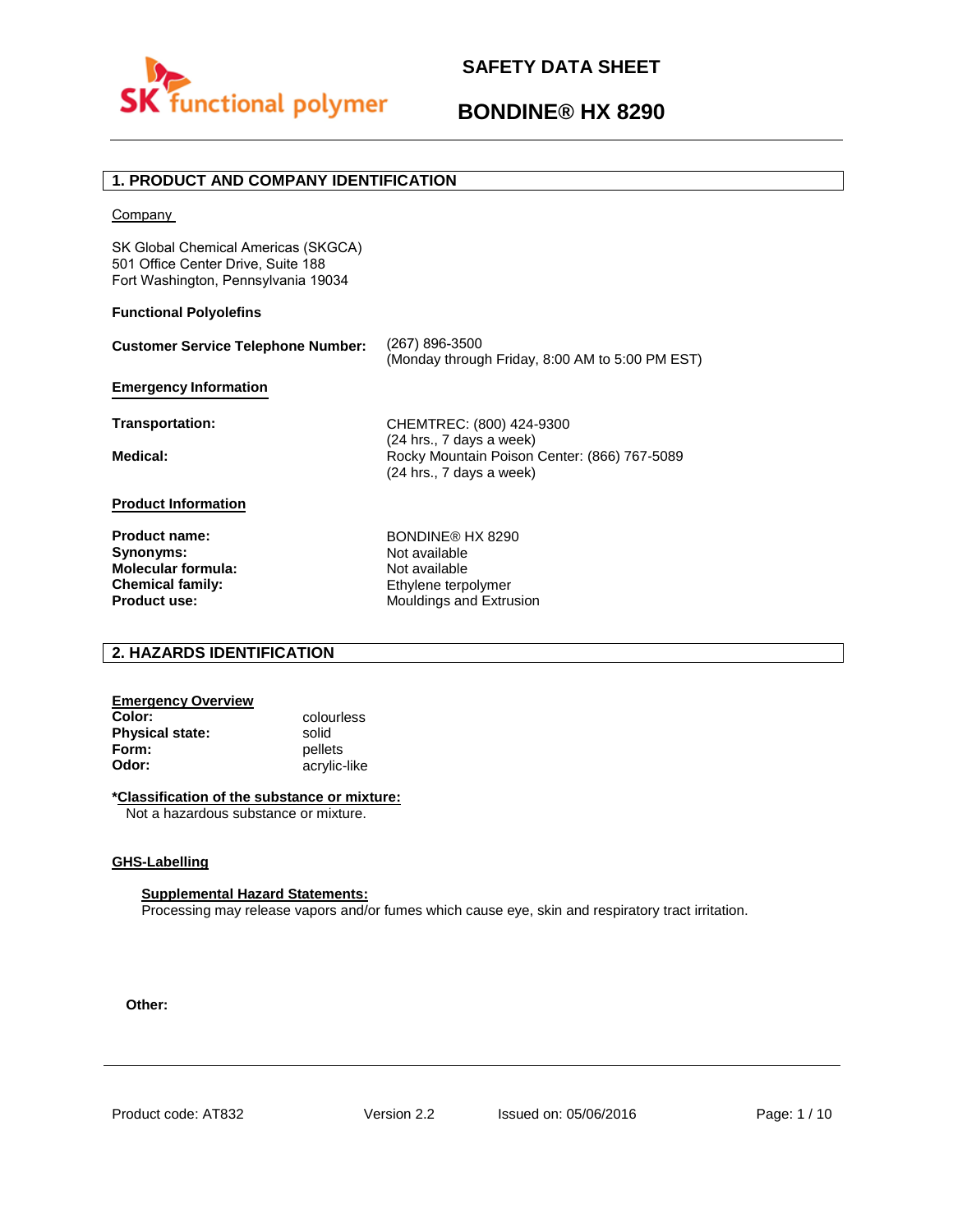

## **BONDINE® HX 8290**

Handle in accordance with good industrial hygiene and safety practice. (pellets/granules) This product may release fume and/or vapor of variable composition depending on processing time and temperature. Hazardous decomposition products may include confirmed or suspected carcinogens.

#### **3. COMPOSITION/INFORMATION ON INGREDIENTS**

| <b>Chemical Name</b>                                                     | CAS-No.    | Wt/Wt   | <b>GHS Classification**</b> |
|--------------------------------------------------------------------------|------------|---------|-----------------------------|
| 2-Propenoic acid, ethyl ester, polymer with<br>ethene and 2,5-furandione | 41171-14-6 | $>99\%$ | Not classified              |

\*\*For the full text of the H-Statements mentioned in this Section, see Section 16.

#### **4. FIRST AID MEASURES**

#### **4.1. Description of necessary first-aid measures:**

#### **Inhalation:**

If inhaled, remove victim to fresh air.

#### **Skin:**

In case of contact, immediately flush skin with plenty of water. If molten polymer gets on the skin, cool rapidly with cold water. Do not peel solidified product off the skin. Obtain medical treatment for thermal burns. Remove material from clothing. Wash clothing before reuse. Thoroughly clean shoes before reuse.

#### **Eyes:**

Immediately flush eye(s) with plenty of water. Obtain medical treatment for thermal burns.

#### **Ingestion:**

If swallowed, DO NOT induce vomiting. Get medical attention. Never give anything by mouth to an unconscious person.

#### **4.2. Most important symptoms/effects, acute and delayed:**

For most important symptoms and effects (acute and delayed), see Section 2 (Hazard Statements and Supplemental Information) and Section 11 (Toxicology Information) of this SDS.

#### **4.3. Indication of immediate medical attention and special treatment needed, if necessary:**

Unless otherwise noted in Notes to Physician, no specific treatment noted; treat symptomatically.

#### **5. FIREFIGHTING MEASURES**

#### **Extinguishing media (suitable):**

Water spray, Carbon dioxide (CO2), Foam, Dry chemical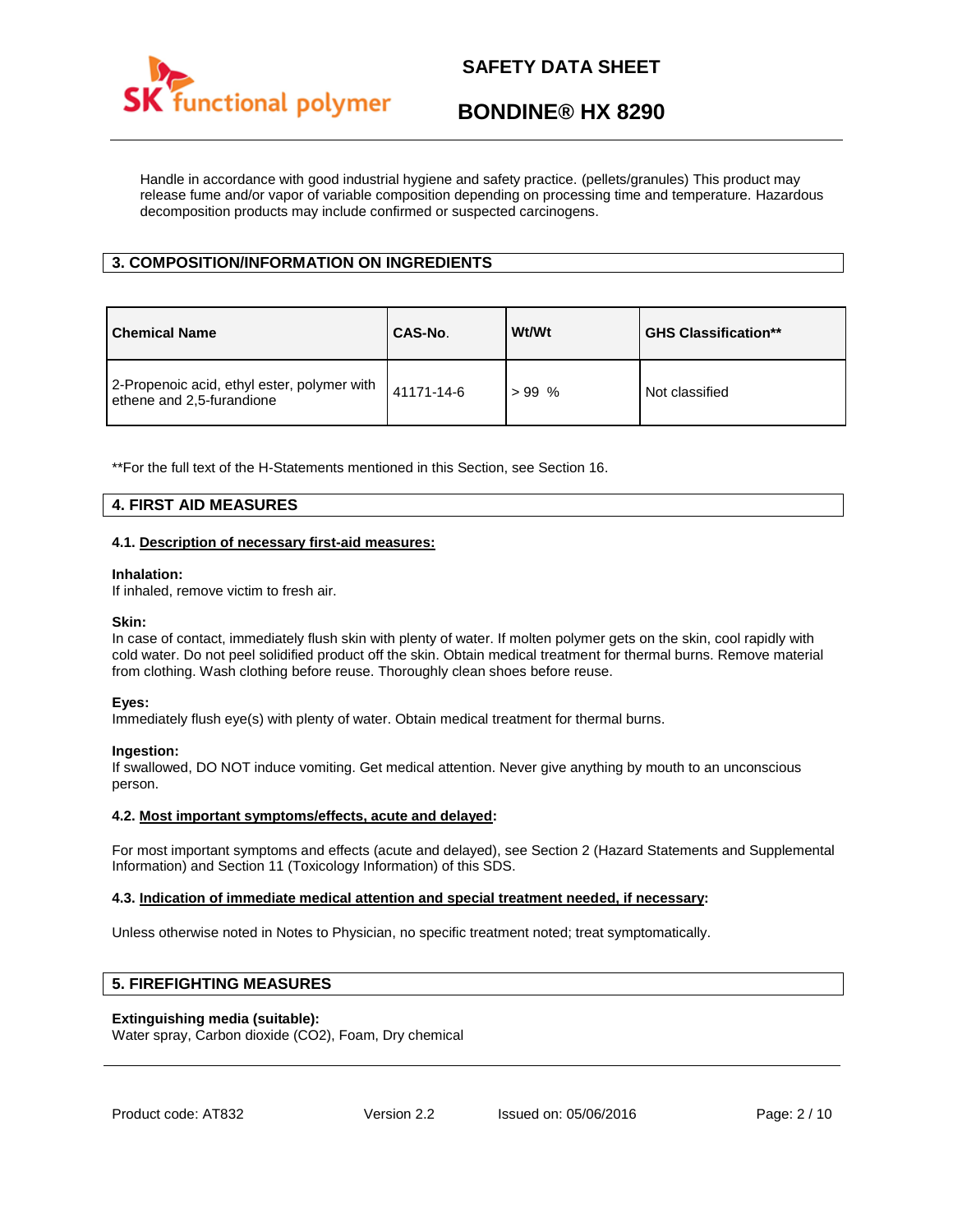

## **BONDINE® HX 8290**

#### **Protective equipment:**

Fire fighters and others who may be exposed to products of combustion should wear full fire fighting turn out gear (full Bunker Gear) and self-contained breathing apparatus (pressure demand / NIOSH approved or equivalent).

#### **Further firefighting advice:**

Fire fighting equipment should be thoroughly decontaminated after use.

#### **Fire and explosion hazards:**

When burned, the following hazardous products of combustion can occur: Carbon oxides Hazardous organic compounds

#### **6. ACCIDENTAL RELEASE MEASURES**

#### **Personal precautions, Emergency procedures, Methods and materials for containment/clean-up:**

Prevent further leakage or spillage if you can do so without risk. Ventilate the area. Sweep up and shovel into suitable properly labeled containers for prompt disposal. Possible fall hazard – floor may become slippery from leakage/spillage of product. Avoid dispersal of spilled material and runoff and contact with soil, waterways, drains and sewers. Consult a regulatory specialist to determine appropriate state or local reporting requirements, for assistance in waste characterization and/or hazardous waste disposal and other requirements listed in pertinent environmental permits.

#### **Protective equipment:**

Appropriate personal protective equipment is set forth in Section 8.

#### **7. HANDLING AND STORAGE**

#### **Handling**

#### **General information on handling:**

Avoid breathing dust.

Avoid breathing processing fumes or vapors.

Handle in accordance with good industrial hygiene and safety practices. These practices include avoiding unnecessary exposure and removal of material from eyes, skin, and clothing.

#### **Storage**

#### **General information on storage conditions:**

Keep in a dry, cool place. Store in closed containers, in a secure area to prevent container damage and subsequent spillage.

**Storage stability – Remarks:**  Stable under recommended storage conditions.

#### **Storage incompatibility – General:**

None known.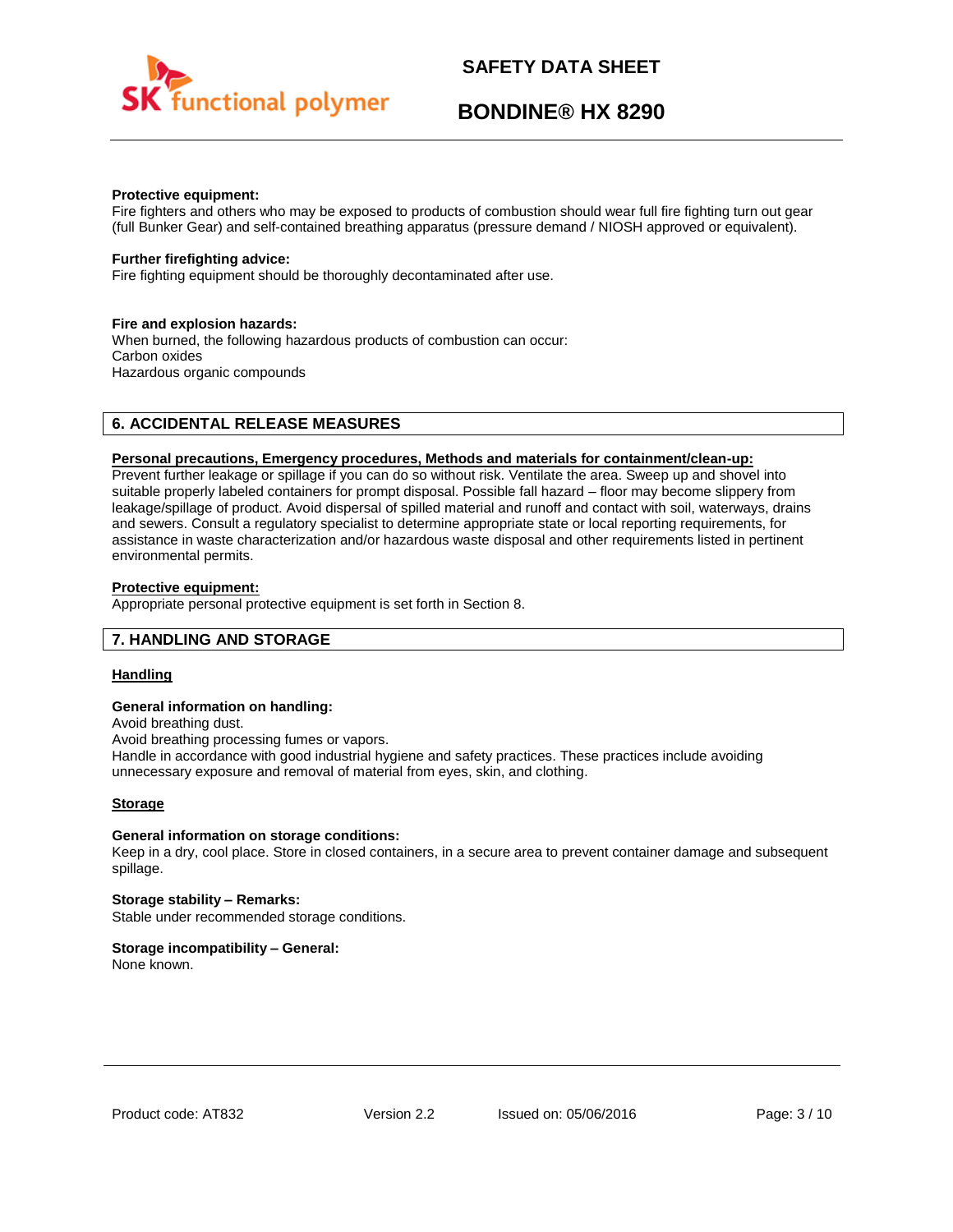

## **BONDINE® HX 8290**

#### **8. EXPOSURE CONTROLS/PERSONAL PROTECTION**

#### **Airborne Exposure Guidelines:**

#### **Particles Not Otherwise Specified / Nuisance Dust (Proprietary)**

US. ACGIH Threshold Limit Values

| Form:                 | Inhalable particles.  |
|-----------------------|-----------------------|
| Time weighted average | $10 \text{ ma/m}$ 3   |
| Form:                 | Respirable particles. |
| Time weighted average | $3 \text{ mg/m}$      |

US. OSHA Table Z-1 Limits for Air Contaminants (29 CFR 1910.1000)

**Form:** Respirable fraction.<br> **PEL:** 5 mg/m3  $5$  mg/m $3$ 

**Form:** Total dust

PEL: 15 mg/m3

#### US. OSHA Table Z-3 (29 CFR 1910.1000)

| Form:                 | Respirable fraction.                           |
|-----------------------|------------------------------------------------|
| Time weighted average | 15 millions of particles per cubic foot of air |
| Form:                 | Total dust                                     |
| Time weighted average | 50 millions of particles per cubic foot of air |
| Form:                 | Respirable fraction.                           |
| Time weighted average | $5 \text{ mg/m}$                               |
| Form:                 | Total dust                                     |
| Time weighted average | $15 \text{ mg/m}$                              |

Only those components with exposure limits are printed in this section. Limits with skin contact designation above have skin contact effect. Air sampling alone is insufficient to accurately quantitate exposure. Measures to prevent significant cutaneous absorption may be required. Limits with a sensitizer designation above mean that exposure to this material may cause allergic reactions.

#### **Engineering controls:**

Investigate engineering techniques to reduce exposures below airborne exposure limits or to otherwise reduce exposures. Provide ventilation if necessary to minimize exposures or to control exposure levels to below airborne exposure limits (if applicable see above).If practical, use local mechanical exhaust ventilation at sources of air contamination such as open process equipment.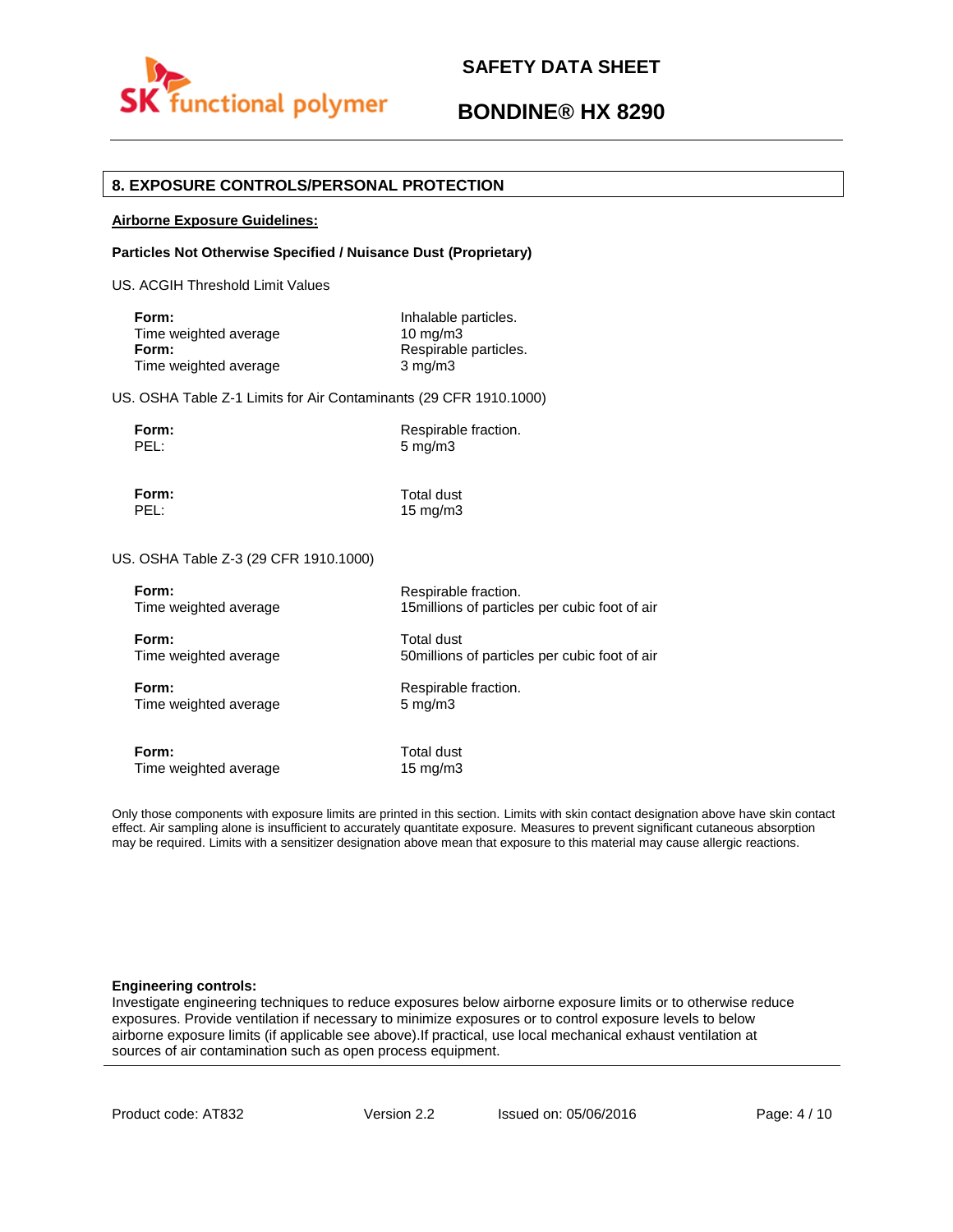

## **BONDINE® HX 8290**

#### **Respiratory protection:**

Avoid breathing dust. Avoid breathing processing fumes or vapors. Where airborne exposure is likely or airborne exposure limits are exceeded (if applicable, see above), use NIOSH approved respiratory protection equipment appropriate to the material and/or its components and substances released during processing. Consult respirator manufacturer to determine appropriate type equipment for a given application. Observe respirator use limitations specified by NIOSH or the manufacturer. For emergency and other conditions where there may be a potential for significant exposure or where exposure limit may be significantly exceeded, use an approved full face positive-pressure, self-contained breathing apparatus or positive-pressure airline with auxiliary self-contained air supply. Respiratory protection programs must comply with 29 CFR § 1910.134.

#### **Skin protection:**

Processing of this product releases vapors or fumes which may cause skin irritation. Minimize skin contamination by following good industrial hygiene practice. Wearing protective gloves is recommended. Wash hands and contaminated skin thoroughly after contact with processing fumes or vapors. Wash thoroughly after handling.

#### **Eye protection:**

Use good industrial practice to avoid eye contact. Processing of this product releases vapors or fumes which may cause eye irritation. Where eye contact may be likely, wear chemical goggles and have eye flushing equipment available.

| Color:                                 | colourless               |
|----------------------------------------|--------------------------|
| <b>Physical state:</b>                 | solid                    |
| Form:                                  | pellets                  |
| Odor:                                  | acrylic-like             |
| Odor threshold:                        | No data available        |
| <b>Flash point</b>                     | No data available        |
| <b>Auto-ignition</b><br>temperature:   | $> 842$ °F ( $> 450$ °C) |
| Lower flammable limit<br>$(LFL)$ :     | Not applicable           |
| <b>Upper flammable limit</b><br>(UEL): | Not applicable           |
| pH:                                    | No data available        |
| Density:                               | No data available        |
| Vapor pressure:                        | No data available        |

#### **9. PHYSICAL AND CHEMICAL PROPERTIES**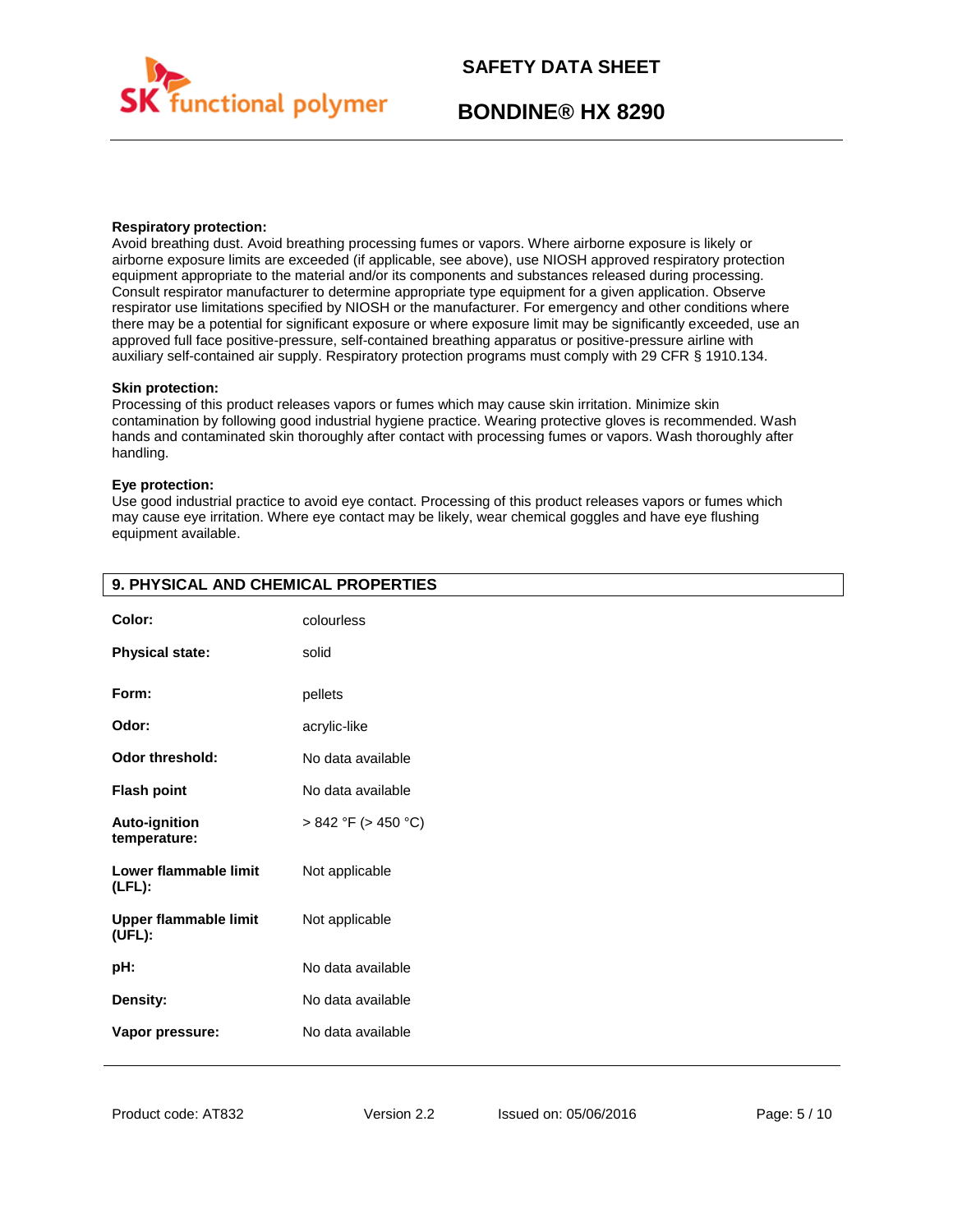

## **BONDINE® HX 8290**

| No data available                   |
|-------------------------------------|
| No data available                   |
| 149 - 225 °F (65 - 107 °C)          |
| No data available.                  |
| No data available                   |
| insoluble                           |
| Soluble in:                         |
| aromatic hydrocarbons               |
| Chlorinated solvents                |
| No data available                   |
| No data available                   |
| $>$ 572 °F ( $>$ 300 °C)            |
| See GHS Classification in Section 2 |
|                                     |

#### **10. STABILITY AND REACTIVITY**

#### **Stability:**

The product is stable at normal handling and storage temperatures.

#### **Hazardous reactions:**

Hazardous polymerization does not occur.

#### **Materials to avoid:**

None known.

#### **Conditions / hazards to avoid:**

Avoid storing in moist and warm conditions. (to maintain the technical properties of the product). See Hazardous Decomposition Products below.

#### **Hazardous decomposition products:**

Thermal decomposition giving flammable and toxic products : Carbon oxides Hazardous organic compounds Nitrogen oxides Acrylates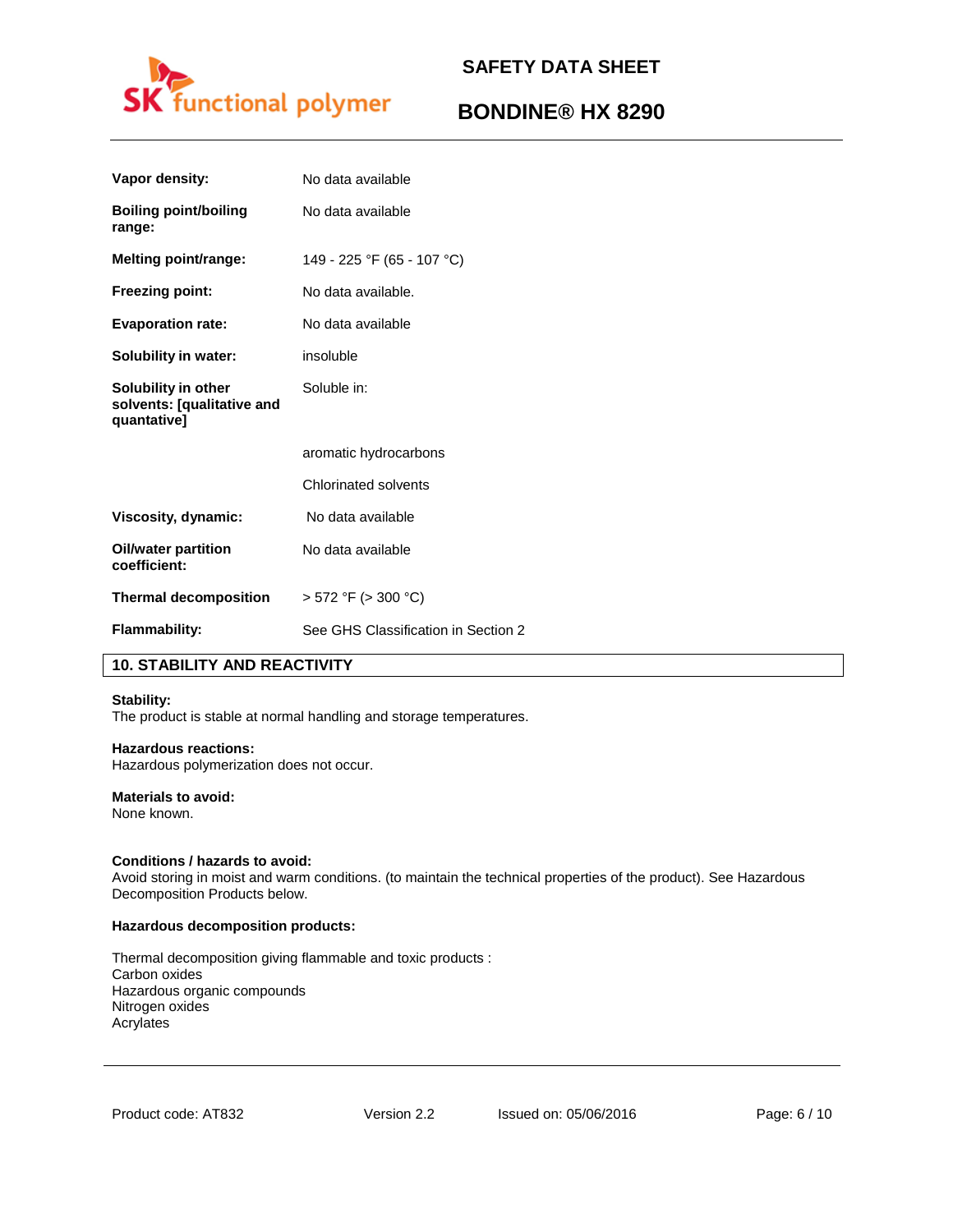

## **BONDINE® HX 8290**

#### **11. TOXICOLOGICAL INFORMATION**

Data on this material and/or its components are summarized below.

#### **Data for 2-Propenoic acid, ethyl ester, polymer with ethene and 2,5-furandione (41171-14-6)**

#### **Acute toxicity**

**Oral:**

No deaths occurred. (Rat) LD0 > 2,000 mg/kg.

#### **Other information**

The information presented is from representative materials with this Chemical Abstract Service (CAS) Registry number. The results vary depending on the size and composition of the test substance. Effects due to processing releases or residual monomer: Possible cross sensitization with other acrylates and methacrylates

#### **12. ECOLOGICAL INFORMATION**

#### **Chemical Fate and Pathway**

No data are available.

#### **Ecotoxicology**

No data are available.

#### **13. DISPOSAL CONSIDERATIONS**

#### **Waste disposal:**

Where possible recycling is preferred to disposal or incineration. If recycling is not an option, incinerate or dispose of in accordance with federal, state, and local regulations. Pigmented, filled and/or solvent laden product may require special disposal practices in accordance with federal, state and local regulations. Consult a regulatory specialist to determine appropriate state or local reporting requirements, for assistance in waste characterization and/or hazardous waste disposal and other requirements listed in pertinent environmental permits. Note: Chemical additions to, processing of, or otherwise altering this material may make this waste management information incomplete, inaccurate, or otherwise inappropriate. Furthermore, state and local waste disposal requirements may be more restrictive or otherwise different from federal laws and regulations.

#### **14. TRANSPORT INFORMATION**

**US Department of Transportation (DOT):** not regulated

**International Maritime Dangerous Goods Code (IMDG):** not regulated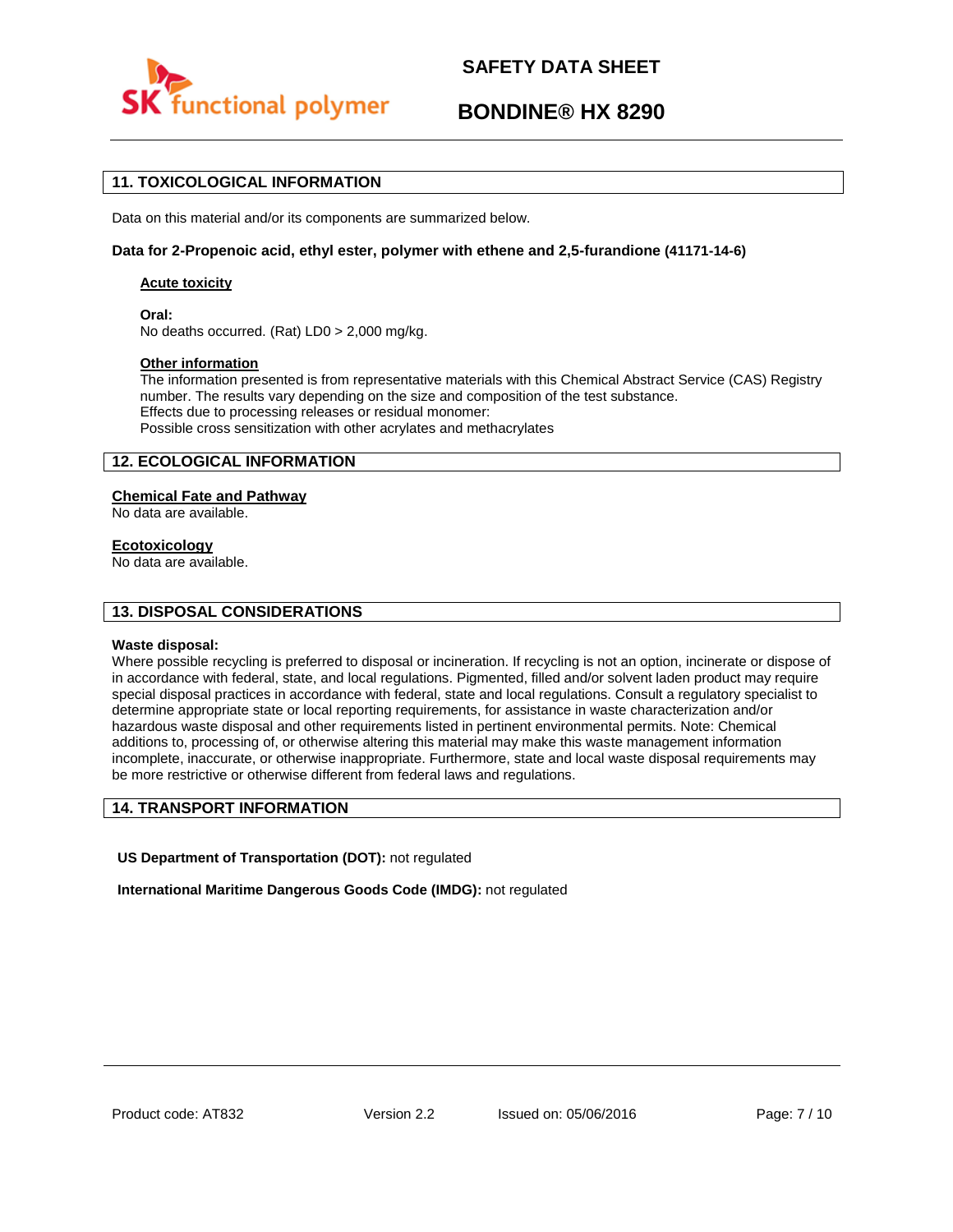# functional polymer

## **SAFETY DATA SHEET**

## **BONDINE® HX 8290**

#### **15. REGULATORY INFORMATION**

| <b>Chemical Inventory Status</b>                                      |               |                                                                  |
|-----------------------------------------------------------------------|---------------|------------------------------------------------------------------|
| EU. EINECS                                                            | <b>EINECS</b> | Conforms to                                                      |
| United States TSCA Inventory                                          | <b>TSCA</b>   | The components of this product are all on<br>the TSCA Inventory. |
| Canadian Domestic Substances List (DSL)                               | <b>DSL</b>    | All components of this product are on the<br>Canadian DSL        |
| China. Inventory of Existing Chemical Substances in<br>China (IECSC)  | IECSC (CN)    | Conforms to                                                      |
| Japan. ENCS - Existing and New Chemical<br>Substances Inventory       | ENCS (JP)     | Conforms to                                                      |
| Japan. ISHL - Inventory of Chemical Substances                        | ISHL (JP)     | Conforms to                                                      |
| Korea. Korean Existing Chemicals Inventory (KECI)                     | KECI (KR)     | Conforms to                                                      |
| Philippines Inventory of Chemicals and Chemical<br>Substances (PICCS) | PICCS (PH)    | Conforms to                                                      |
| Australia Inventory of Chemical Substances (AICS)                     | <b>AICS</b>   | Conforms to                                                      |

#### **United States – Federal Regulations**

#### **SARA Title III – Section 302 Extremely Hazardous Chemicals:**

The components in this product are either not SARA Section 302 regulated or regulated but present in negligible concentrations.

#### **SARA Title III - Section 311/312 Hazard Categories:**

No SARA Hazards

#### **SARA Title III – Section 313 Toxic Chemicals:**

This material does not contain any chemical components with known CAS numbers that exceed the threshold (De Minimis) reporting levels established by SARA Title III, Section 313.

#### **Comprehensive Environmental Response, Compensation, and Liability Act (CERCLA) - Reportable Quantity (RQ):**

The components in this product are either not CERCLA regulated, regulated but present in negligible concentrations, or regulated with no assigned reportable quantity.

#### **United States – State Regulations**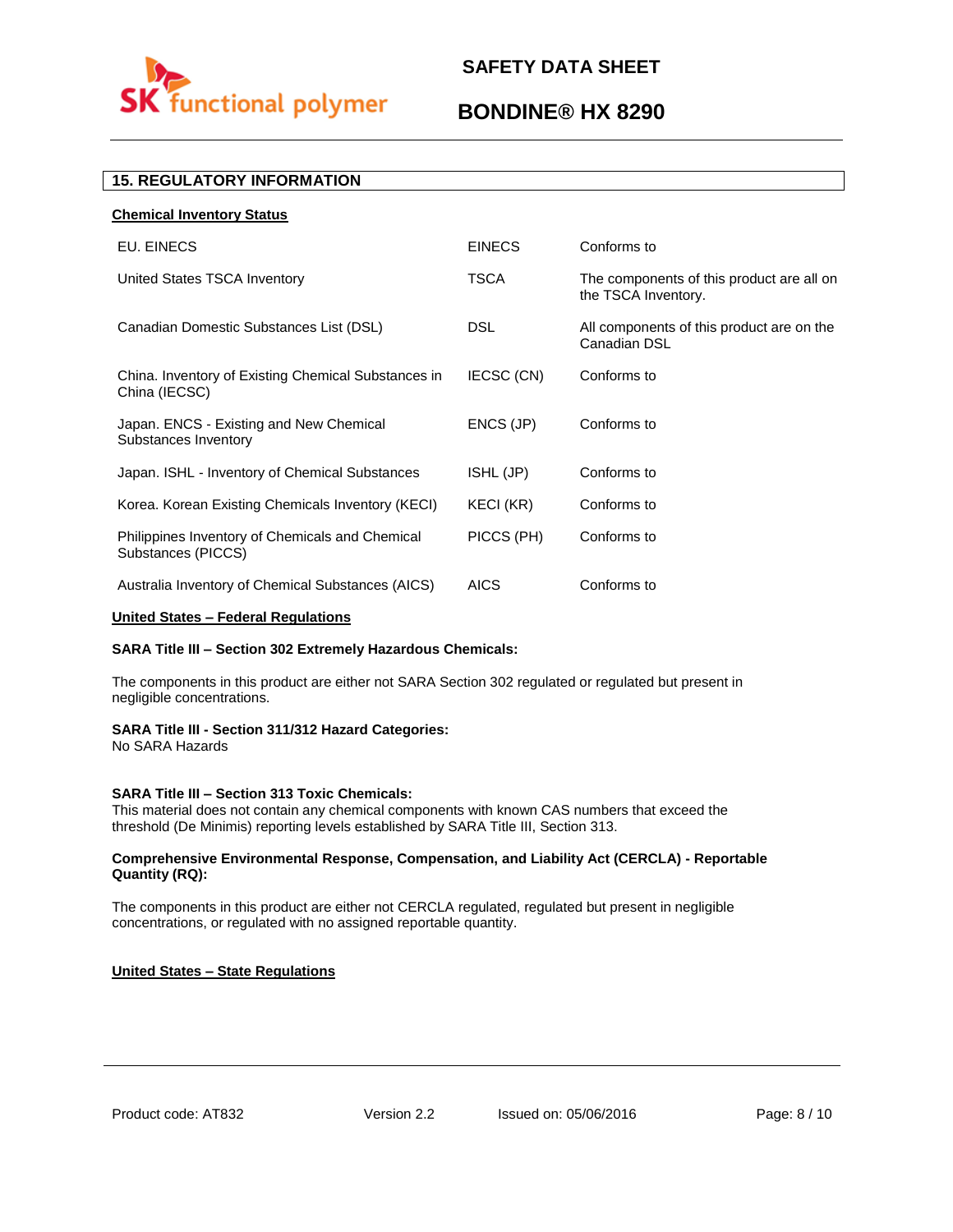

## **BONDINE® HX 8290**

#### **New Jersey Right to Know**

No components are subject to the New Jersey Right to Know Act.

#### **Pennsylvania Right to Know**

Chemical name CAS-No. 2-Propenoic acid, ethyl ester, polymer with ethene and 2,5 furandione 41171-14-6

#### **California Prop. 65**

WARNING! This product contains a chemical known to the State of California to cause cancer.

Chemical name<br>
2-Propenoic acid. ethyl ester<br>
2-Propenoic acid. ethyl ester 2-Propenoic acid, ethyl ester

#### **16. OTHER INFORMATION**

#### **Latest Revision(s):**

| Revised Section(s): | Chapter 4 update |
|---------------------|------------------|
| Reference number:   | 000000061897     |
| Date of Revision:   | 05/06/2016       |
| Date Printed:       | 07/23/2016       |

The statements, technical information and recommendations contained herein are believed to be accurate as of the date hereof. Since the conditions and methods of use of the product and of the information referred to herein are beyond our control, SKGCA expressly disclaims any and all liability as to any results obtained or arising from any use of the product reliance on such information; NO WARRANT OF FIRNESS FOR ANY PARTICULAR PURPOSE, WARRANTY OF MERCHANTABILITY OR ANY OTHER WARRANTY, EXPRESSED OR IMPLIED IS MADE CONCERNING THE GOODS DESCIRBED OR THE INFORMATION PROVIDED HERIN. The information provided herein relates only to the specific product designated and may not be applicable when such product is used in combination with other materials or in any process. The user should thoroughly test any application before commercialization. Nothing contained herein constitutes a license to practice under any patent, it should not be construed as an inducement to infringe any patent, and the user is advised to take appropriate steps to be sure that any proposed use of the product will not result in patent infringement. See SDS for Health & Safety Considerations.